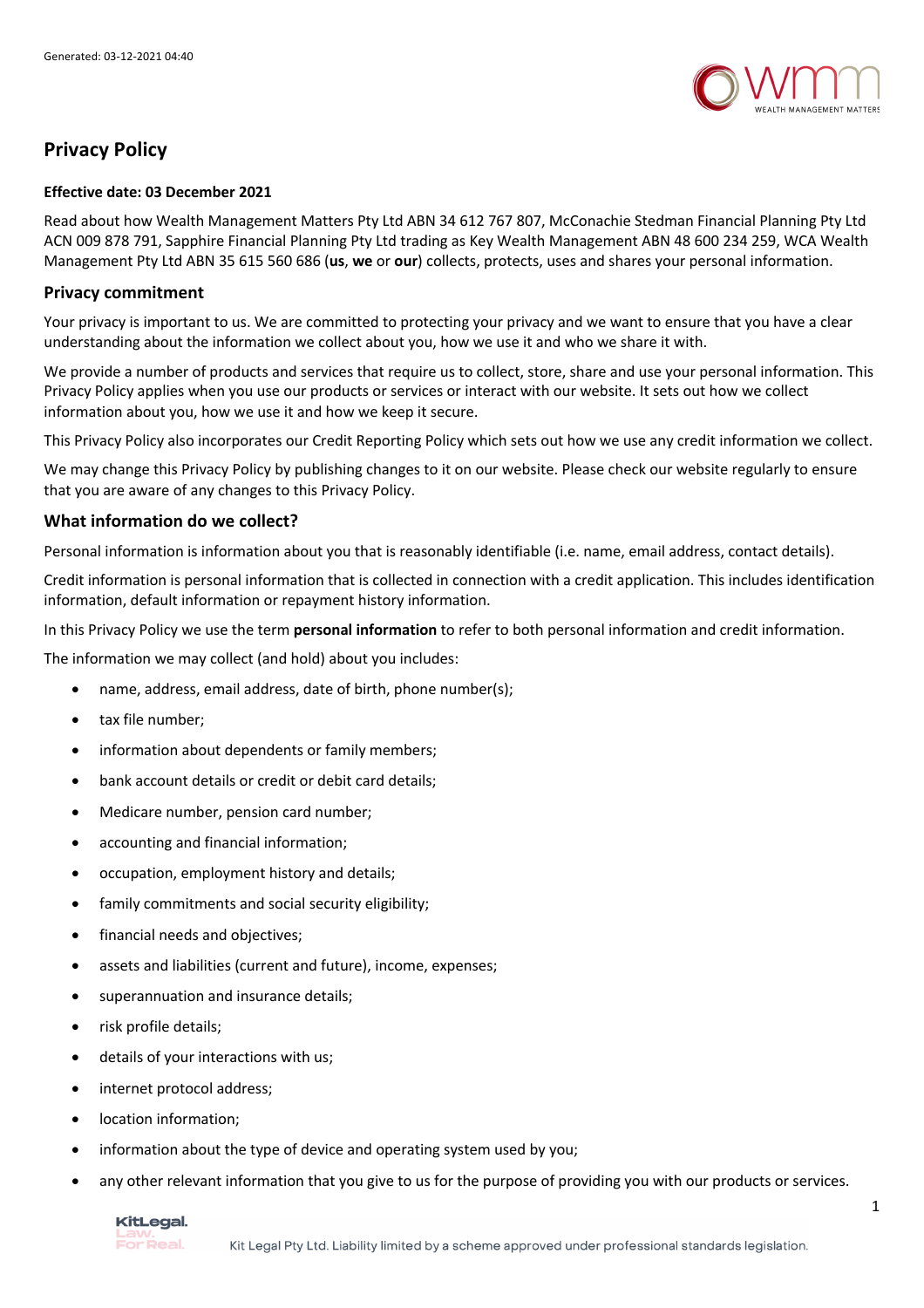

Depending on the services we provide to you we may also collect sensitive information from you such as health information in connection with insurance application forms.

We collect personal information either directly from you or from other people such as:

- related entities;
- suppliers and service providers in connection with providing our products and services;
- your advisers;
- banks, financial institutions and other financial product providers;
- your employer;
- fund managers;
- superannuation funds:
- life insurance companies;
- Integrated Accounting Firm;
- public sources.

We collect information when you:

- visit our website;
- submit application forms with us;
- participate in a phone call with us;
- email or otherwise correspond with us.

#### **Why we collect, hold, use and disclose personal information**

We will only use your personal information for the purposes for which it was collected (**primary purpose**) or for a purpose related to the primary purpose, if you would reasonably expect us to use the information for that purpose, or otherwise with your consent.

Our primary purposes for collecting, holding, using and sharing (disclosing) your personal information include:

- to provide our products and services and customer support;
- to send you information about events, products, services and opportunities that may be of interest to you;
- to conduct market research (where we contact you for feedback on our products or services);
- to run and improve our website including your experience with our website;
- to identify and control or minimise risks to our products or services;
- to enable us to detect and prevent suspicious or fraudulent activity;
- to monitor compliance with our terms and conditions;
- to provide information to our advisers, including lawyers and accountants, to help us comply with legal, accounting, or security requirements;
- to protect our legal rights, interests and the interests of others, including in connection with legal claims, compliance, regulatory and audit functions and ensuring data security;
- to verify your identity pursuant to the Anti-Money Laundering and Counter-Terrorism Financing Act;

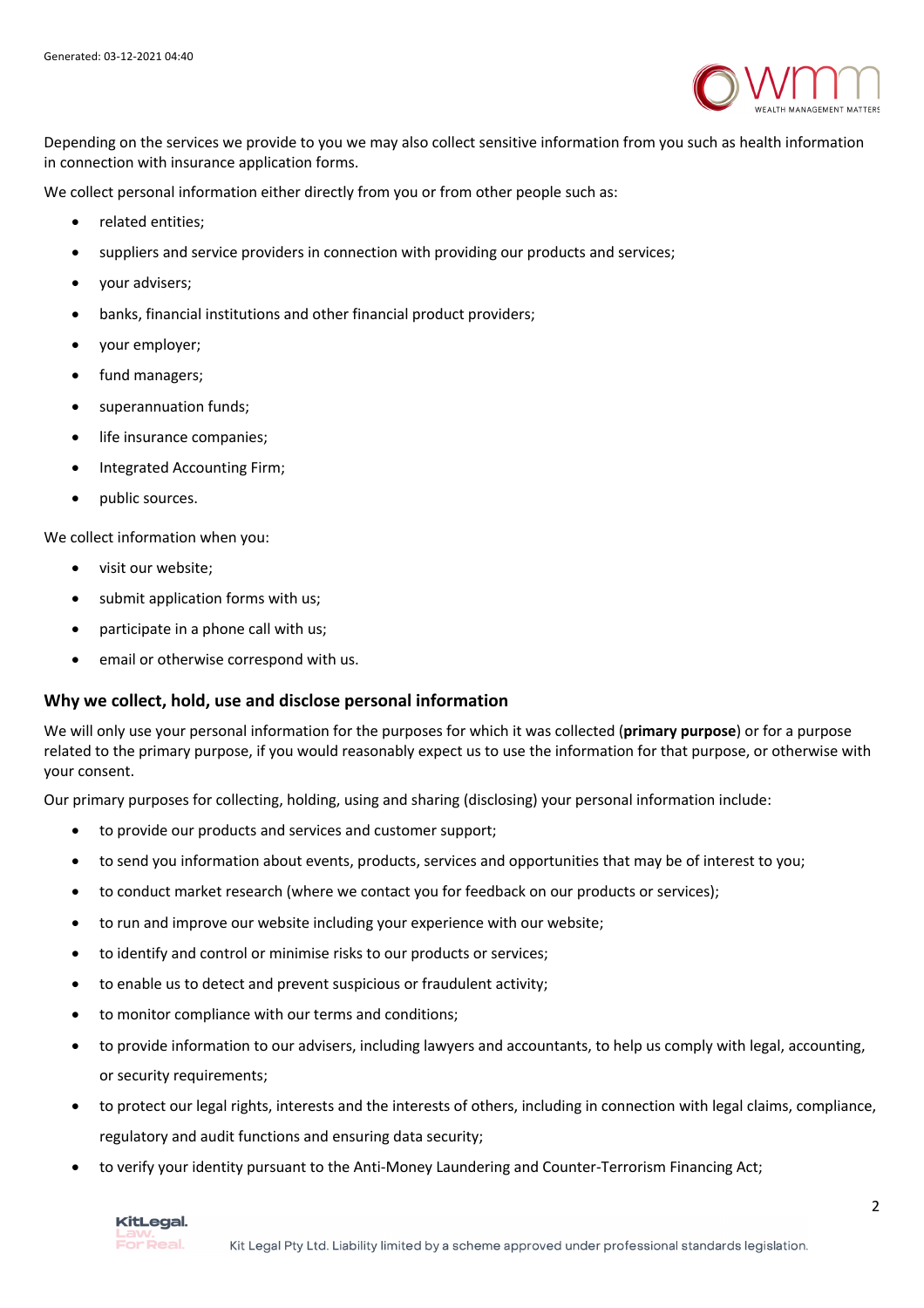

- to comply with our legal obligations, resolve any disputes that we may have with any of our customers, and enforce our agreements with other people;
- for any purpose related to the above.

## **Do we use your personal information for direct marketing?**

No. We do not use your personal information for direct marketing purposes.

## **Sharing (disclosing) your information**

We share your personal information with:

- our related entities:
- suppliers and service providers in connection with providing our products and services;
- payment systems operators;
- banks or other financial institutions;
- fund managers;
- superannuation funds:
- life insurance companies;
- financial product issuers;
- Integrated Accounting Firm;
- a purchaser of our business;
- specific people authorised by you to receive information held by us;
- government agencies, regulatory bodies and law enforcement agencies, or as required, authorised or permitted by law.

Information that we provide to other people will be handled in accordance with their privacy policy.

## **Sharing (disclosing) your information outside Australia**

We share (disclose) personal information outside of Australia to TD Outsourcing located in Manilla Philippines.

We take reasonable steps to ensure that any overseas recipient will deal with such personal information in a way that is consistent with the Australian Privacy Principles.

#### **Using our website and cookies**

We collect personal information about you when you use and access our website.

While we do not use browsing information to identify you personally, we may record certain information about your use of our website, such as which pages you visit, the time and date of your visit and the internet protocol address assigned to your computer.

We may also use 'cookies' or other similar tracking technologies on our website that help us track your website usage and remember your preferences. Cookies are small files that store information on your computer, TV, mobile phone or other device. They enable the entity that put the cookie on your device to recognise you across different websites, services, devices and/or browsing sessions. You can disable cookies through your internet browser but our websites may not work as intended for you if you do so.

**Links**

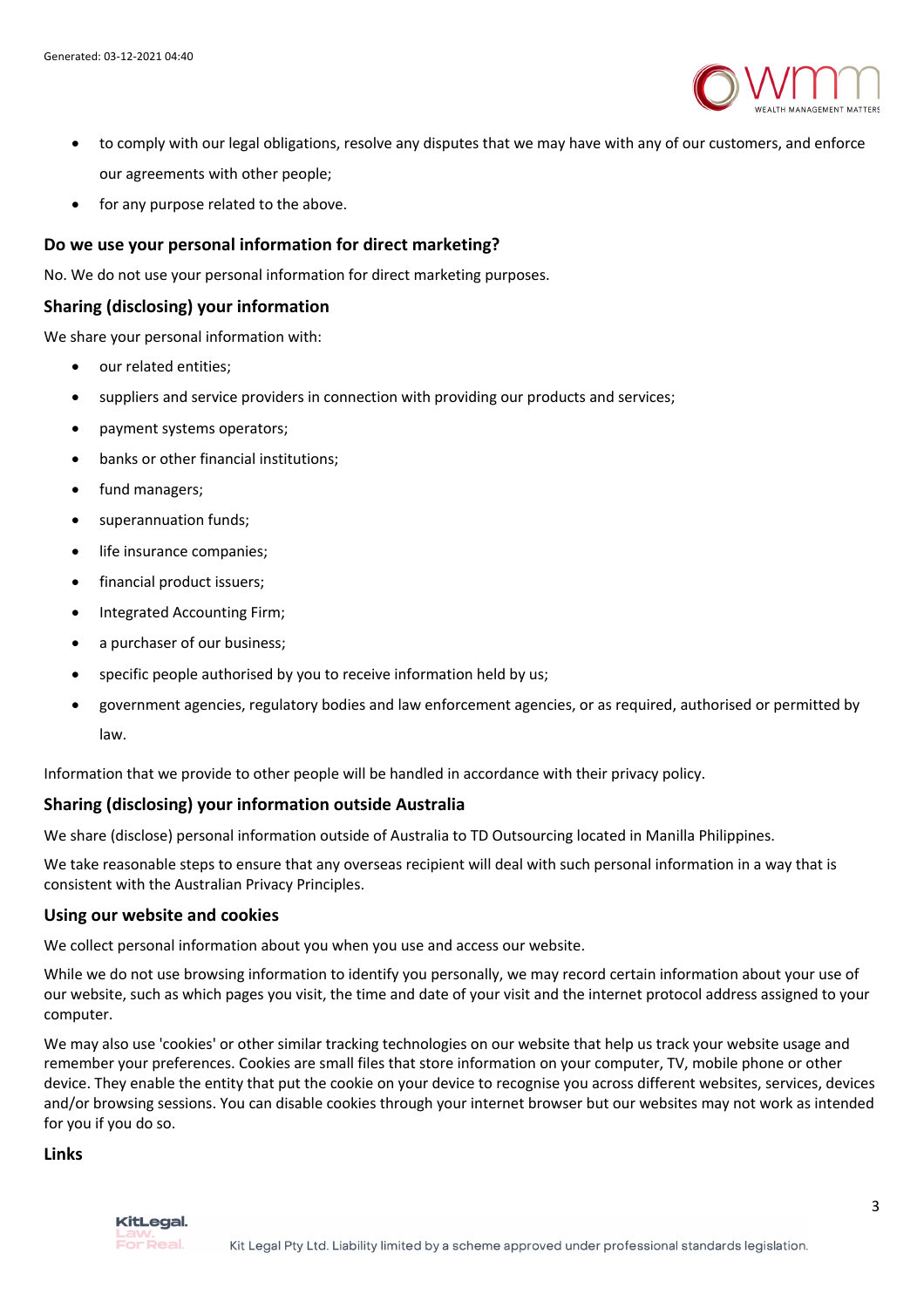

Our website may contain links to websites operated by other people. Those links are provided for convenience and may not remain current or be maintained. We are not responsible for the privacy practices of, or any content on, those linked websites, and have no control over or rights in any linked websites. The privacy policies that apply to those other websites may differ substantially from our Privacy Policy, so please read them before using those websites.

#### **How we hold your information to keep it safe**

We hold your personal information in either electronic or hard copy form.

We take reasonable steps to protect your information from misuse, interference and loss, as well as unauthorised access, modification or disclosure and we use a number of physical, administrative, personnel and technical measures to protect your personal information.

For example we:

- impose confidentiality requirements on our employees and train them about how to keep your information safe and secure;
- have policies and procedures in relation to document storage security and security measures to govern access to systems;
- implement firewalls and virus scanning tools to stop viruses and unauthorised access to our systems;
- destroy and de-identify data when it is no longer required.

However, we cannot guarantee the security of your information.

### **Rights to access your information or seek correction**

You can access the personal information we hold about you by contacting us using the information below. Sometimes, we may not be able to provide you with access to all of your information and, where this is the case, we will tell you why. We may also need to verify your identity when you request your information.

If you think that any information we hold about you is inaccurate, please contact us and we will take reasonable steps to ensure that it is corrected.

#### **Right to remain anonymous**

You can choose not to provide us with personal information. However, if you do this, we may not be able to provide you with any products or services.

#### **Do we disclose credit information to credit reporting bodies?**

We do not disclose any of your credit information to credit reporting bodies including for the purpose of requesting a credit check on you.

#### **How to complain**

If you think we have breached the Privacy Act, or you wish to make a complaint about the way we have handled your personal information, you can contact us using the details set out below. Please include your name, email address and/or telephone number and clearly describe your complaint. We will acknowledge your complaint and respond to you regarding your complaint within a reasonable period of time.

If you are not satisfied with how we have dealt with your complaint you can contact the Office of the Australian Information Commissioner using any of the following details:

GPO Box 5218 Sydney NSW 2001 Phone: 1300 363 992 www.oaic.gov.au